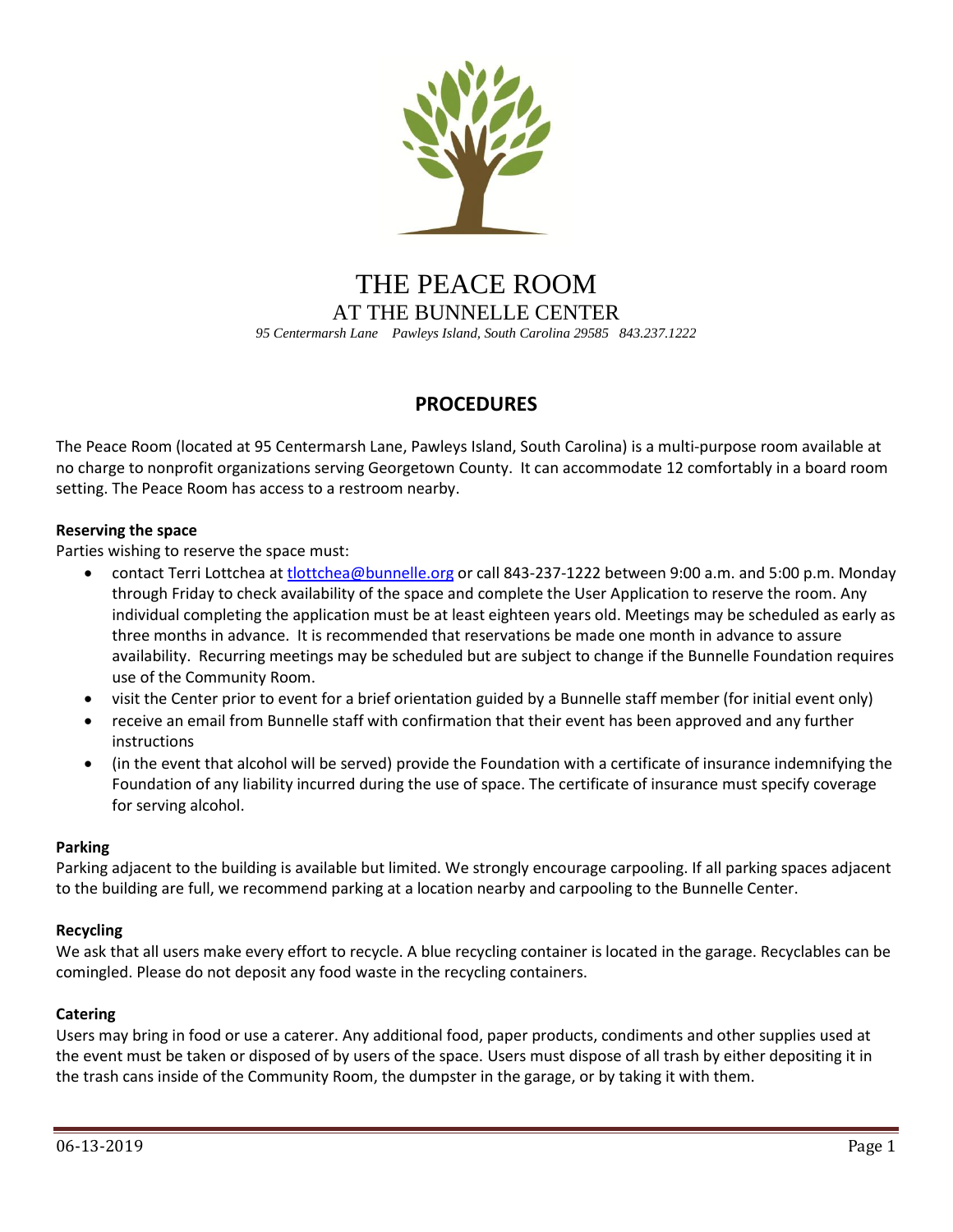#### **Alcoholic Beverages**

The Peace Room's alcohol policy governs the use of alcohol for groups utilizing the facility. Alcohol in this instance is defined as mixed drinks, beer or wine. This policy is subject to changes in local, state, or federal laws or changes in operating procedures pertaining to the possession and consumption of alcoholic beverages. The Peace Room accepts no responsibility for groups using the space who choose to serve alcohol. Alcohol may be served, but any liability is assumed by the group serving the alcohol, including compliance with all state and local laws, rules and regulations pertaining to alcohol consumption. Alcohol may not be sold here. No open containers are allowed outside of designated areas. Individuals will be held responsible for their behavior while under the influence of alcohol. Failure to comply with South Carolina state law may subject the person or group to state penalties. **For events with alcohol served, users must provide the Foundation with evidence from their insurance company that all liability in connection with the use of the space is covered by the users' liability insurance policy.**

## **Accessibility**

The Center meets ADA requirements; designated parking spaces and restrooms are accessible. The space is equipped with an elevator that connects the garage with the Peace Room.

#### **Meeting Materials**

Users are responsible for bringing their own copies and other related meeting supplies.

## **Smoking Policy**

The Frances P. Bunnelle Foundation is a smoke-free facility. Users smoking outside the facility must dispose of cigarette butts properly.

#### **Decorations**

Users engaging a florist must notify the Foundation staff and should arrange to be present at the Peace Room for setup. No decorations may be hung from the ceilings or placed on the walls without prior approval. All candles must be globed. Battery operated candles are recommended.

# **Posters/Signs**

Easels with post-it pads are available for use in the Peace Room. Please refrain from using tape or tacks on the walls. Be sure to use proper markers (provided) on wall-mounted white board.

#### **Peace Room Sign-in Forms**

All function attendees must sign in on the Sign-In Form provided. Please return the completed form to Foundation staff.

#### **Technical Assistance**

Persons signing the Meeting Room User Application are legally responsible for the proper use of the Peace Room equipment.

#### **Usage and Cleaning Fees**

Users planning dinner events that include food service must rent tables and chairs rather than use existing training tables and chairs. Such events for thirty (30) or more guests require a nonrefundable deposit of \$125 be paid to Frances P. Bunnelle Foundation to cover the cost of janitorial service.

After the scheduled event, users of the Peace Room must return it to the condition in which they found it: tables and chairs must be returned to their original positions, trash must be placed in appropriate containers, and floors must be vacuumed or swept.